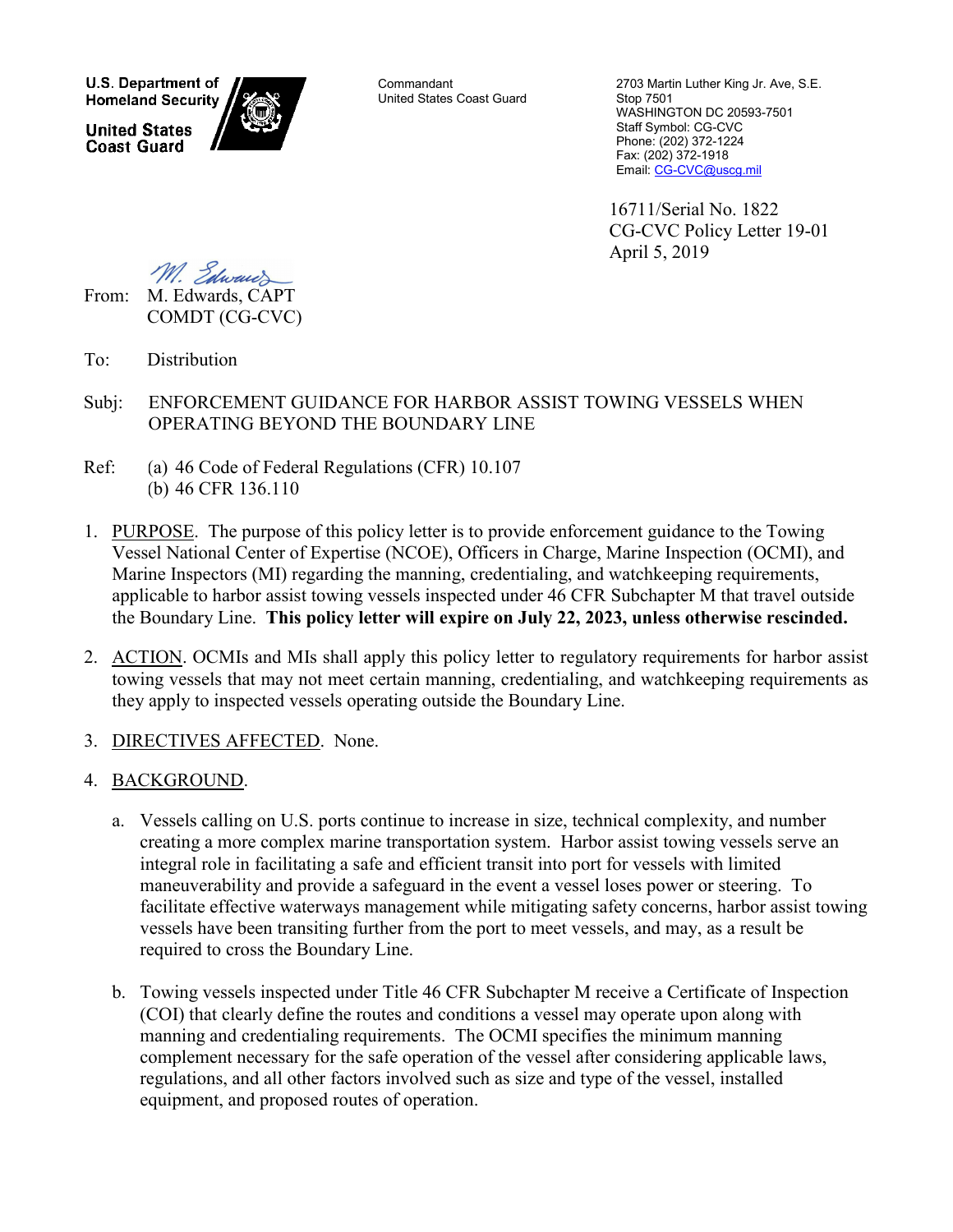## Subj: ENFORCEMENT GUIDANCE FOR HARBOR ASSIST TOWING VESSELS WHEN OPERATING BEYOND THE BOUNDARY LINE

 16711/Serial No. 1822 CG-CVC Policy Letter 19-01 April 5, 2019

c. The consensus of the harbor assist towing vessel segment of the industry is that their current vessel manning scheme does not meet the prescribed manning and credentialing requirements when temporarily operating outside the Boundary Line<sup>[1](#page-1-0)</sup>. In an effort to avoid disruption to this segment of the industry, this policy letter provides guidance for the OCMI to exercise discretion with enforcing regulations, as appropriate, related to manning schemes, credentialing, and watchkeeping requirements so that the relatively few towing vessels that conduct harbor assist operations outside the Boundary Line have additional time to develop a workforce and business model to achieve compliance.

## 5. POLICY.

- a. In keeping with the definition of "harbor assist" in references (a) and (b), a harbor assist towing vessel maneuvers to dock, undock, moor, unmoor, or escort a vessel with limited maneuverability.
- b. If the OCMI determines that the vessel can safely operate in such a condition, a harbor assist towing vessel may extend the same manning, credentialing, and watchkeeping requirements inside the Boundary Line to seaward of the Boundary Line. These requirements may be extended provided 1) the total voyage of the vessel is less than 12 hours; 2) the harbor assist operation originates and ends in the same OCMI zone; and 3) the harbor assist operation occurs within a distance no further than 10 nautical miles outside the Boundary Line or a lesser distance outside the Boundary Line as required by the OCMI.
- c. This policy only provides enforcement discretion for those manning, credentialing, and watchkeeping requirements for vessels while operating outside the Boundary Line. All other regulations required for Subchapter M towing vessels, to include work hour restrictions, still apply. Harbor assist towing vessels will continue to be subject to enforcement for regulations related to the 46 CFR Part 15 manning, credentialing, and watchkeeping requirements applied while operating inside the Boundary Line, in addition to the provisions of 46 CFR Subchapter M.
- d. OCMIs/MIs will add a "Special Note" to the Marine Information and Safety Law Enforcement (MISLE) database for each vessel to which this policy letter applies, in order to track these vessels.

*"The vessel is engaged in harbor assist operations and is subject to the enforcement guidance related to manning, credentialing, and watchkeeping requirements per CG-CVC Policy Letter 19-01 dated 04APR19, which expires no later than July 22, 2023."* 

6. ENVIRONMENTAL ASPECT AND IMPACT CONSIDERATIONS. Environmental considerations were examined in the development of this policy letter and have been determined not to be applicable.

<span id="page-1-0"></span><sup>&</sup>lt;sup>1</sup> A typical towing vessel that operates beyond the Boundary Line may require two or more additional engineers, an increase from Inland to Near Coastal Endorsements for masters and mates, an increase from two Deckhands to an Able Seamen and/or Ordinary Seamen, and Standards of Training, Certification, and Watchkeeping (STCW) Endorsements.